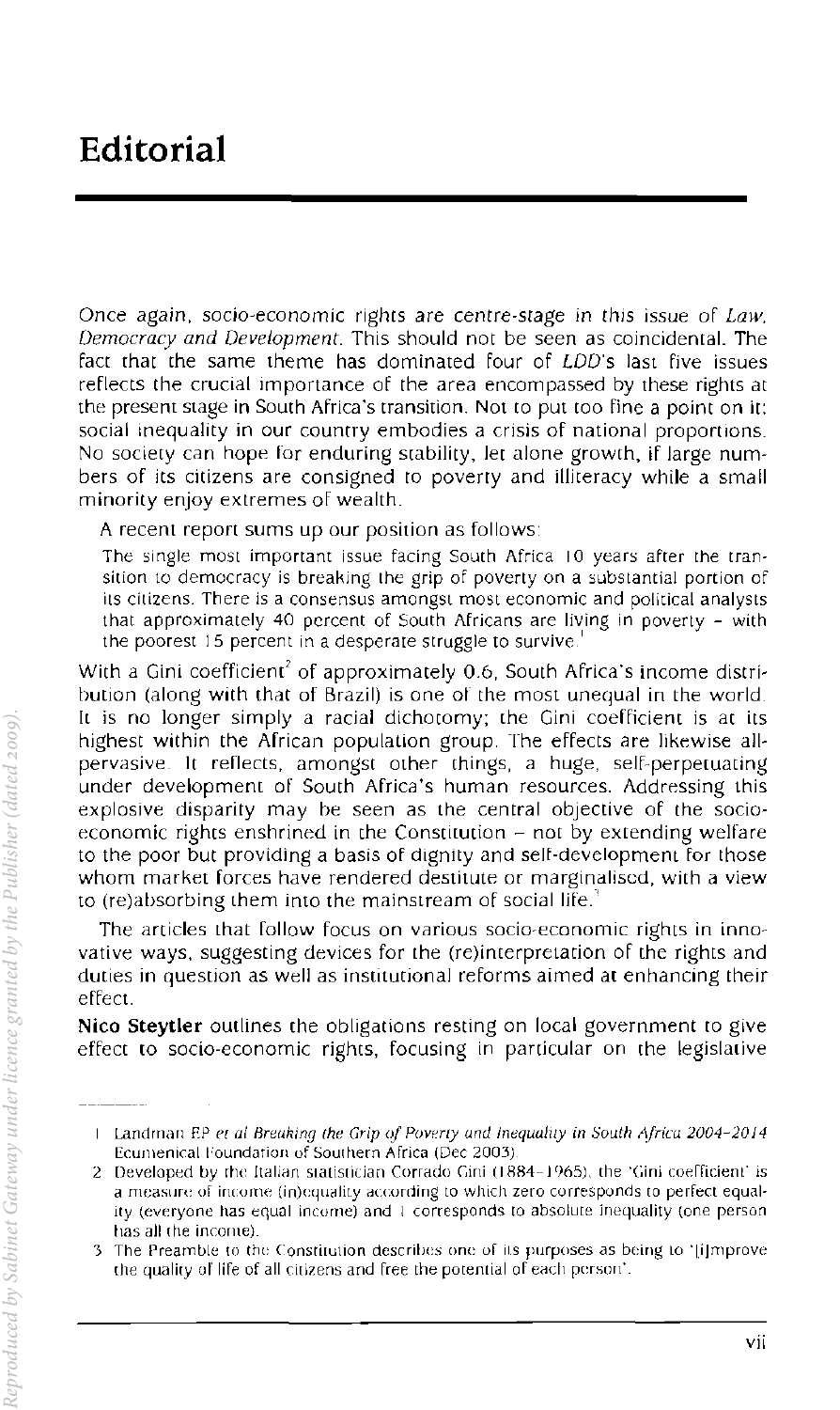framework in terms of which privatisation of municipal services may occur. Privatisation is defined as 'the process whereby a state function is transferred to a private actor who performs the function for profit'. The paper notes the concerns which have been raised about the success of privatised service delivery in providing those services on an equitable and affordable basis. To the extent that the provision of basic services gives expression to certain socia-economic rights. the question arises whether privatisation of these services 'undercuts the realisation of these rights'. Listing the current mechanisms used by municipalities in delivering mu~ nicipal services, the author argues that the process and end result of privatising a basic municipal service must comply with the normative framework (or human-rights paradigm) of socio-economic rights.

Danwood Mzikenge Chirwa, exploring the same theme, focuses on the context in which water privatisation is occurring. Privatisation, it is suggested, encompasses many forms of private sector involvement over and above full divestiture, including corporatisation, ring-fencing, cost recovery measures and deregulation. The provision of water, *however,* is directly connected to the enjoyment of the constitutional right of access to water. Water *service* delivery mechanisms and policies must therefore be in accordance with constitutional principles, which the article proceeds to examine. It then deals with some of the human rights concerns arising from the process of privatisation relating to 'the accountability of the parties *involved,* the participation of communities in decisions that affect their day-to-day lives and access by poor communities to water services'. It concludes by recommending a number of safeguards which the Municipal Systems Act' could incorporate, including a human rights impact assessment when considering various *service* delivery options, preferring *service* providers with good human rights records, laying down a monitoring and regulatory framework for privatisation and, last but not least, ensuring that pricing and disconnection policies do not overburden poor communities.

Nomthandazo Ntlama turns to the question of monitoring the implementation of socio-economic rights which, it is noted, enjoy "hard' protection (through the courts) as well as 'soft' protection (through non-judicial institutions). The author discusses the constitutional mechanisms used in the latter context and, in particular, the mandate of the South African Human Rights Commission (SAHRC) to perform this function. The international system of monitoring and reporting on the implementation by governments of their obligations in terms of international law, it is argued, may be seen as an important point of reference. The article considers the advantages of this system and examines how the SAHRC can benefit from following its precedent. Information gathered by the SAHRC in terms of section 184(3) of the Constitution, it is suggested. 'must be analysed and evaluated in terms of its duty to monitor and assess the observance of human rights in the Republic'. In addition, the author highlights the need *Reproduced by Sabinet Gateway under licence granted by the Publisher (dated 2009).*

Sabinet Gateway under licence granted by the Publisher (dated 2009)

<sup>4</sup> Act 32 of 2000.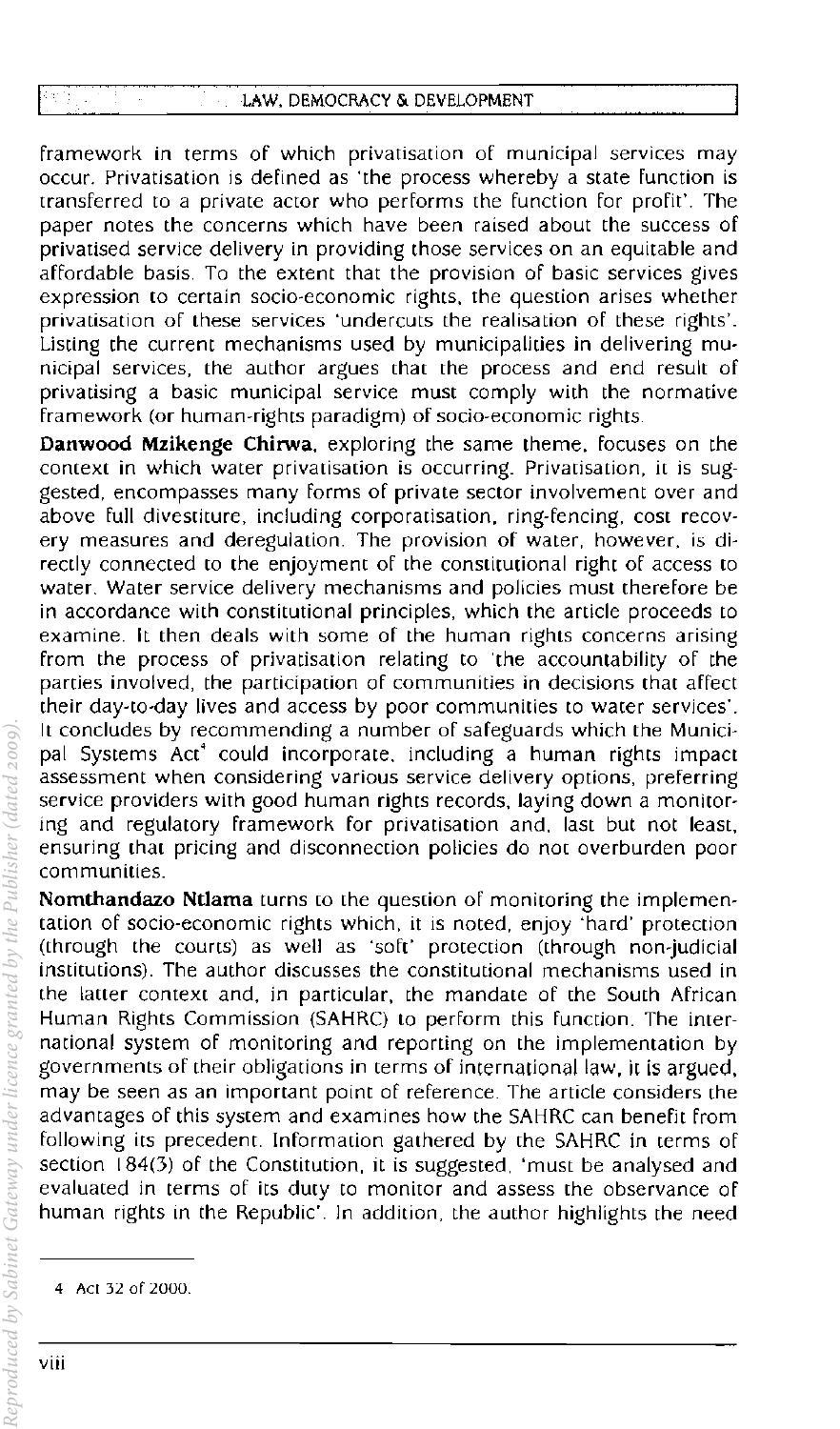for NGOs to be more involved in the monitoring process and the positive contribution they could make, especially in providing a more balanced and critical analysis of information submitted to the SAHRC.

**Kenneth Creamer** is likewise concerned with the implementation of socio~economic rights, focusing on (he issue of children's socio~economic rights as a case in point. The article sets out to develop a basic framework for assessing government programmes which are designed to promote the realisation of these rights. A central theme, given the difficulties faced by the courts in adjudicating disputes with complex socio~cconomic ramifications, is that both the Executive and thc Legislature should be guided by rights jurisprudence in exercising their functions in this area - more specifically, that the entire process of implementing socio-economic rights, from planning and budgcting to legislation and oversight, should be informed by jurisprudential developments relevant to the interpretation of the rights in question, This would serve to clarify not only the extent of the government's obligations but also the extent to which government programmes and budgets for advancing these rights are likely to pass consti, tutional muster. Given that Parliament is currently empowered only to accept or reject, but not amend money bills tabled by the Executive, it is argued that Parliament needs to enact a statute providing for the amendment of money bills as required by section  $77(3)$  of the Constitution.

Sam Rugege addresses a vexed question that has been at the centre of a great deal of controversy of late: the issue of land redistribution in Zim, babwe and South Africa. While access to land is not explicitly recognised as a socio-economic right in international human rights instruments, section 25 of the South African Constitution places an express duty on the state to 'take reasonable legislative and other measures, within its available resources, to foster conditions which enable citizens to gain access to land on an equitable basis'. In a thought-provoking and extensively researched article the author analyses the problem of landlessness arising from a legacy of colonial conquest in both countries as well as the legislative and practical measures adopted by the governments of both countries - in the case of Zimbabwe since [980, in (he case of South Africa since 1994 - in addressing it. Neither country, it is argued, has made sufficient progress towards its target of providing the landless with land. In South Africa, although the state has not treated the issue of land distribution as a high priority and has not made use of its powers of equitable expropriation, the article notes that a legal framework exists to do so. In Zimbabwe (he situation is more difficult. While most while farms have been expropriated, it has happened in a process marked by violence and abuse that has enriched a political eilte while many peasants remain without land. Zimbabwe, it is argued, needs to return to the rule of law and allocate land primarily on the basis of need. For this, however, the assistance of the international community will be vital.

Turning to an area that will be less well-known to most South African lawyers, **Najrna Moosa** and **Shaheena Karbanee** investigate a question of considerable importance to women in the world-wide Islamic community: the right of a divorced woman in terms of Muslim personal law to maintenance after divorce. In South Africa as elsewhere, it is noted, most Muslim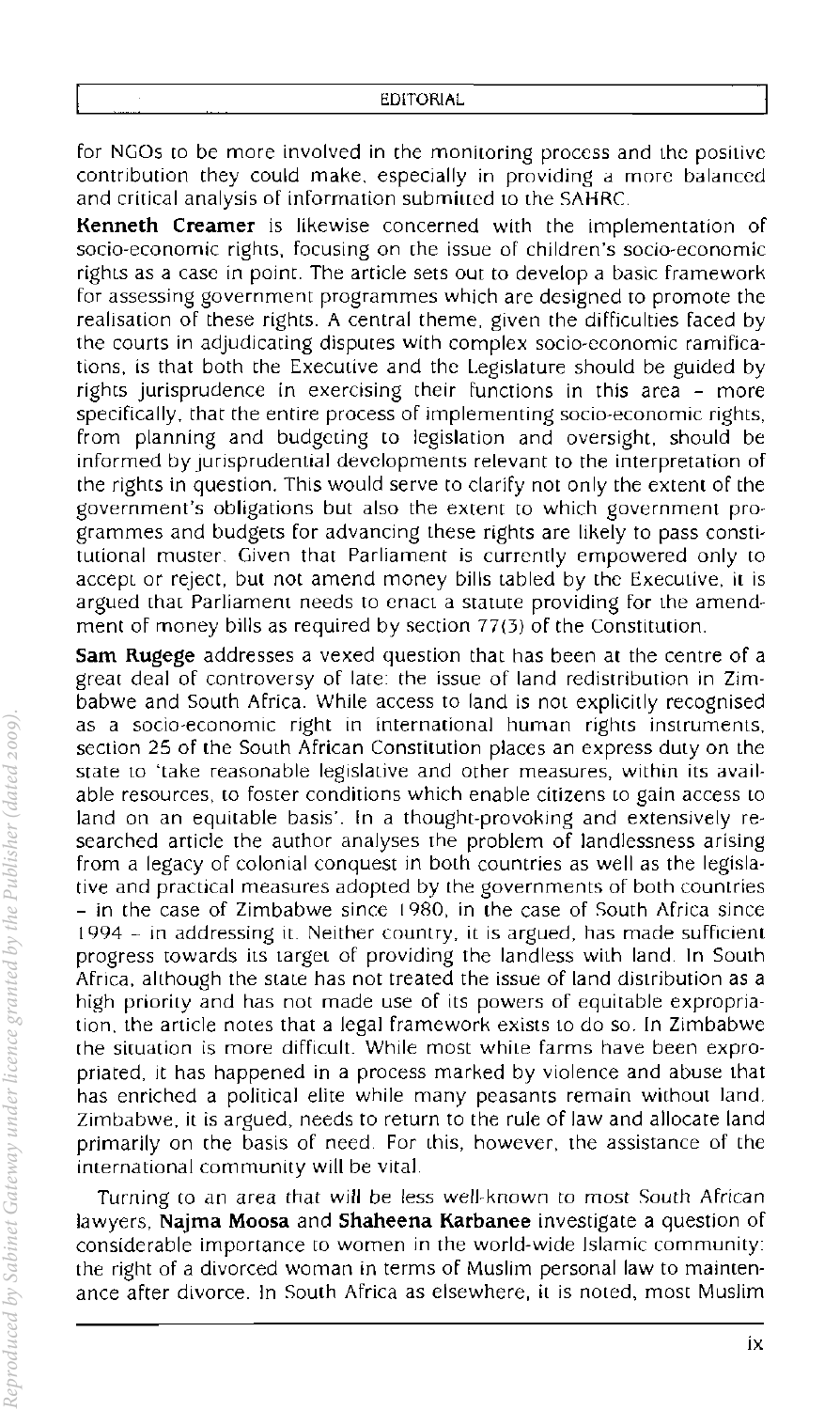women are not employed outside the home and, with the power to pronounce divorce vested exclusively in men, may be left destitute should **their husbands exercise this power. While the relevant text does not explicitly provide for maintenance after divorce, the authors align them· selves with those scholars who contend that there is scope in Islamic**  jurisprudence to assert such a right. From a survey of case law in South Africa and the Indian subcontinent it is suggested that, while there is a gap between the rights theoretically granted to women in Islam and what happens in practice, there also are also signs of renewal. The conclusion is that recourse to secular courts has provided only partial relief and that **Islamic law itself offers sufficient mechanisms to remedy the inequalities**  suffered by Muslim women in this regard.

Finally, **Craig Bosch** deals with the issue whether persons who are company shareholders or close corporation members can also be employed by those entities. The relevance of this seemingly technical question in the area of democracy and development lies in the fact that only 'employees' (as defined) are covered by the statutes giving effect to the **constitutional rights to fair labour practices and equal treatment in the**  workplace. The age of globalisation, however, has seen a proliferation of atypical employment relationships and, increasingly, workers participating in business ownership. While focusing on the latter category, the article **revisits the long-standing judicial engagement with the definition of 'em**ployee' and, in so doing, sheds light on the inquiry more generally. **In** light of case law in South Africa and the United Kingdom it is concluded that **close corporation members or shareholders - even majority shareholders are not necessarily excluded from the status of employees.**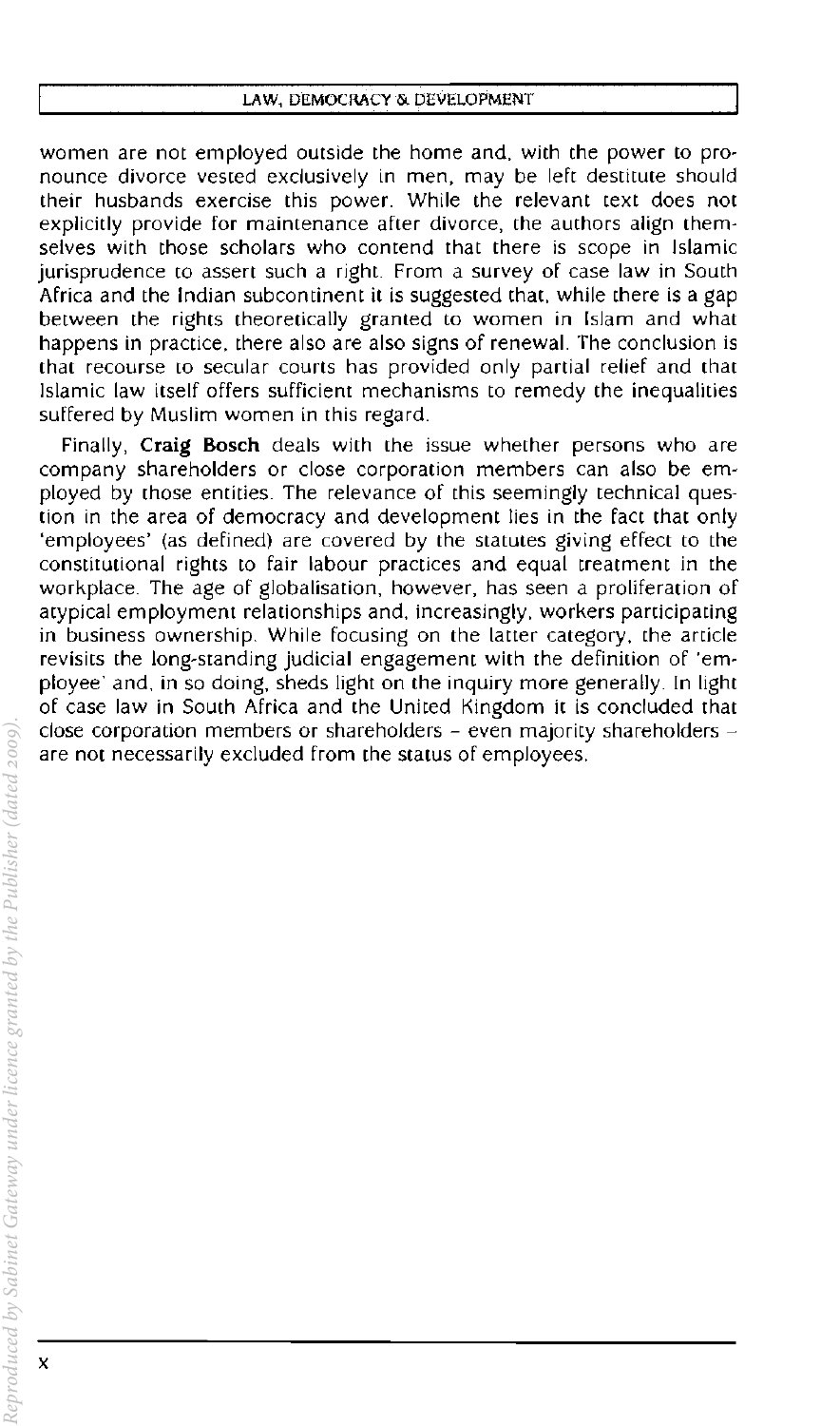Une fois de plus, les droits socio-économiques sont au centre de ce numero de *Law, Democracy and Development.* II ne s'agit aucunement d'une coincidence. Le fait que Ie meme theme ait domine quatre des cinq derniers numéros de LDD démontre l'importance des questions couvertes pas ces droits à ce moment précis de la période de transition en Afrique du Sud. Pour ne pas macher nos mots: l'inegalite sociale dans notre pays prouve qu'iI y existe une crise aux proportions nationales. Aueune societe ne peut espérer une stabilité durable, ni même de la croissance, si des franges entières de sa population vivent dans la pauvreté et l'analphabétisme pendant qu'une petite minorité profite d'une abondance de richesses.

Un rapport recent resume notre position de la sorte:

Le problème le plus important auquel l'Afrique du Sud doit faire face 10 ans après la transition démocratique, est d'être capable de briser la chappe de pauvrete dans laquelle vit une portion substantielle de la population. II existe un consencus parmi les analystes économiques et politiques qui admet qu'environ 40 % des Sud-Atricams vivent dans la pauvrete dont ! 5 % essayent desesperement de survivre.'

Avec un coerficienr' de Gini a environ 0,6. la distribution des revenus en Afrique du Sud (comme celie du Bresil) est I'une des plus inegales au monde, II ne s'agit plus simplement d'une dichotomie raciale car Ie coefficient de Gini est au plus haut au sein de la population africaine. Les effets sont similaires et omniprésents. Cela démontre, parmi d'autres choses, un enorme sous- developpement qui se perpetue dans Ie domaine des ressources humaines sud-africaines. Resoudre cette disparite explosive demeure l'objectif central des droits socio-economiques inscrits dans la Constitution - II ne s'agit pas d'etendre les aides sociales pour les pauvres mais d'offrir un fandement de dignite et de develappement personnel pour ceux que les forces du marche ont rendu sans moyens de survie ou marginalisés avec pour objectif de les (ré)absorber dans la vie sociale de la nation.<sup>1</sup>

Les articles qui suivent mettent I'accent sur divers droits soclo-economiques de façon innovante, suggérant des outils pour la (ré)interprétation des droits et des devoirs en question ainsi que des réformes institutionnelles pour mieux améliorer leurs effets.

I Landman EP et al Breaking the Grip of Poverty and Inequality in South Africa 2004-2014 Ecumenical Foundation of Southern Africa (Dec 2003)

<sup>2</sup> Développé par le statisticien italien Corrado Gini (1884-1965), le coéfficient de 'Gini' est une unité de mesure de l'égalité ou l'inégalité des revenus dans laquelle le zéro représente l'égalité parfaite (tout le monde possède des revenus égaux) et I correspond à l'inégalité absolue (une personne détient tous les revenus).

<sup>3</sup> Le Préambule de la Constitution décrit l'un des ces buts qui est 'd'améliorer la qualité de vie de tous les citoyens et de libérer le potentiel de chaque personne'.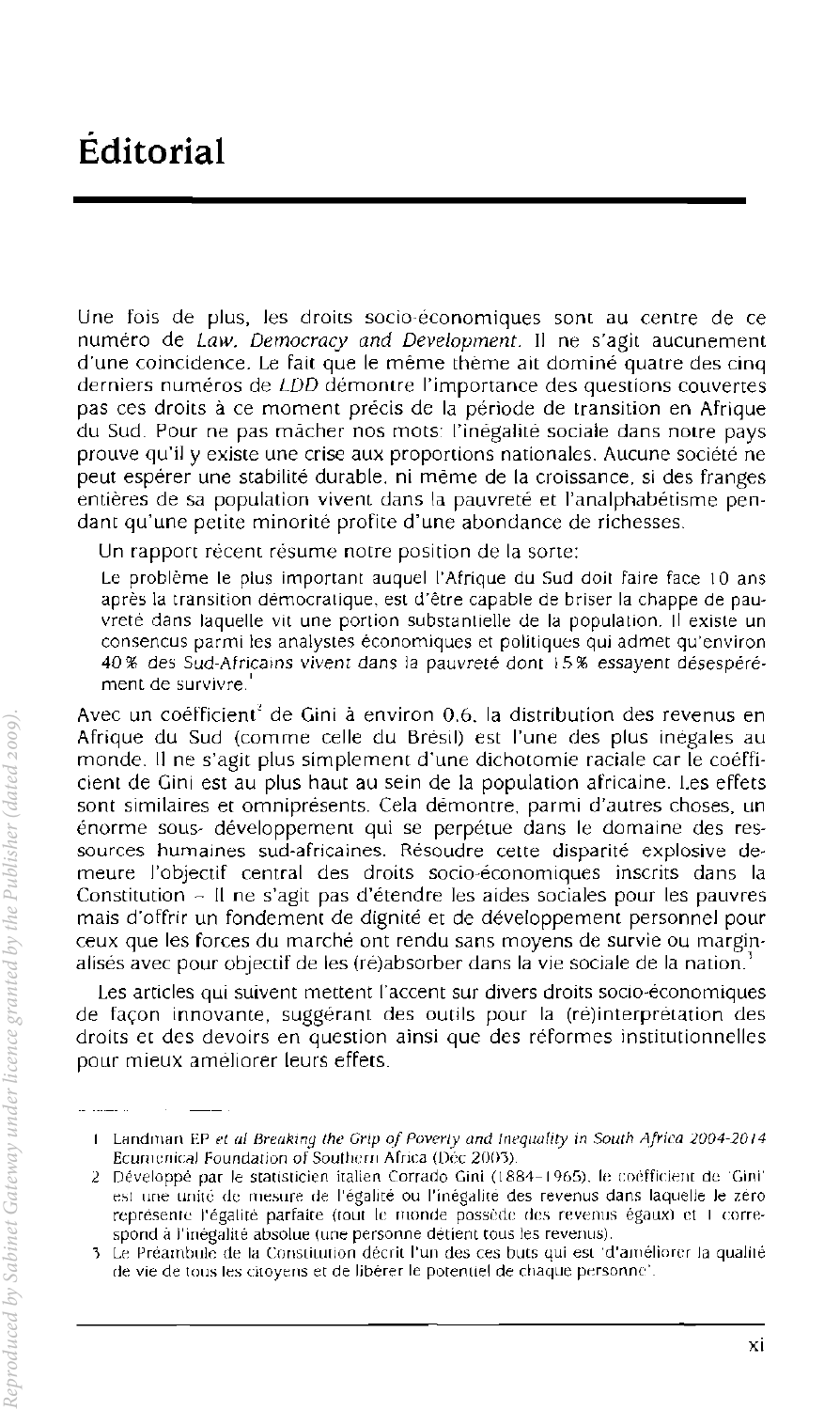## LAW, DEMOCRACY 6< DEVELOPMENT

Nico Steytler souligne les obligations des collectivités locales afin de créer des effets quant à ses droits socio-économiques en mettant l'accent sur le cadre législatif dans lequel les privatisations municipales peuvent avoir lieu. La privatisation est définie comme 'le processus où une fonction de l'Etat est transféré à un acteur privé qui s'acquitte de cette fonction pour obtenir des bénéfices'. L'article s'intéresse aux inquiétudes quant au succès des prestations de service privatisées offrant des services équitables et accessibles à toutes les bourses. La prestation de services élémentaires est l'expression de certains droits socio-économiques et, l'on peut se poser la question de savoir si la privatisation de ces services 'mine la réalisation de ces droits'. Etablissant une liste des mécanismes actuels utilises par \es municipa\ites pour la prestation des services municipaux, l'auteur demande à ce que ce processus et son résultat final respectent le cadre normatif (ou Ie paradigme des droits de I'homme et de la personnel des droits socio-économiques.

Danwood Mzikenge Chirwa, explore le même thème, mettant l'accent sur Ie contexte dans lequel la privatisation des eaux a lieu. La privatisation, comme iI la decrit, englobe de nombreuses formes d'implication du secteur privé, en particulier, l'entière perte de droits entrainant la corporatisation, la protection des intérêts privés, des mesures de recouvrement des coûts et la dérégulation. La prestation des services des eaux est néanmoins directement liee au droit inscrit dans la Constitution d'acces a I'eau potable. Les mecanismes et les politiques de prestation des services des eaux doivent, par consequent, etre alignes sur les principes constitutionnels que cet article examine. Celui-ci s'intéresse également aux inquietudes dans Ie domaine des droits de l"homme et de la personne qui découlent du processus de privatisation et qui sont liées à 'la responsabilité des parties en présence, la participation communautaire en ce qui concerne les décisions les concernant dans leur vie de tous les jours et I'acces a I'eau potable pour les communautes pauvres'. L'article se conclue en recommandant une serie de clauses de sauvegarde que la Loi sur les Systèmes Municipaux (Municipal Systems Act en anglais)<sup>4</sup> pourrait incorporer après amendements et qui comprend une evaluation d'impact sur les droits de l'homme et de la personne en ce qUi concerne les options disponibles quant à la prestation de différents services. On aura tendance a preferer des prestateurs de services possedant une bonne tradition de respect des droits de l'homme et de la personne, qui etablissent un cadre de surveillance et de régulation pour la privatisation et qui, en dernier lieu ici mais fort important dans Ie contexte en question, s'assurent que les politiques tarifaires et de deconnexion ne surchargent pas plus encore les communautés pauvres.

Nomthandazo Ntlama se tourne vers la question de la surveillance de la mise en place des droits socio-economiques qui, iI faut Ie noter, est fort protégée par les tribunaux et peu protégée par les institutions nonjudiciaires. L'auteur de cet article commente les mecanismes constitution

<sup>4</sup> Loi 32 de 2000 (Act 32 of 2000).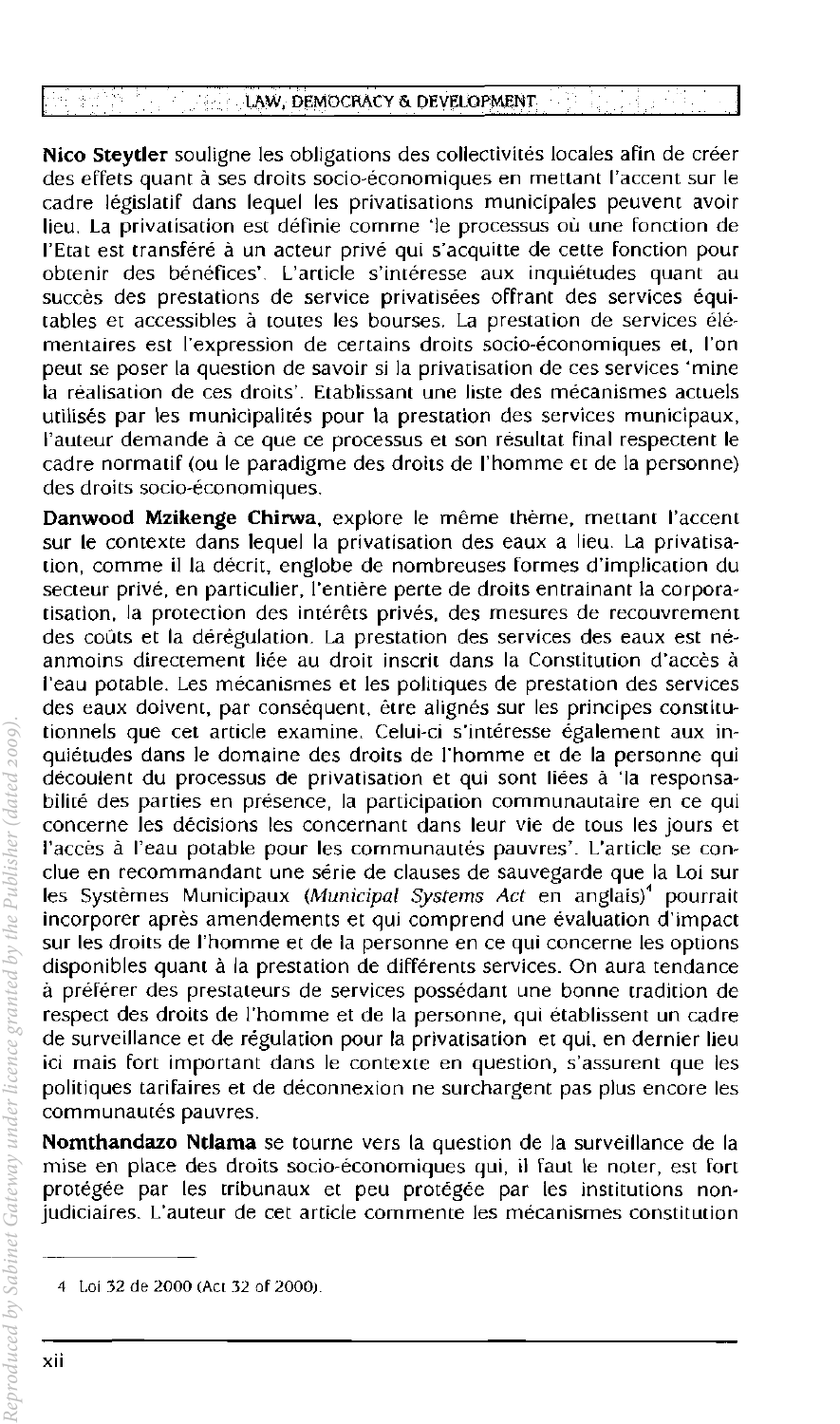nels usites dans Ie second cas de figure et. en particulier, Ie mandat de Ja Commission sud-africaine des Droits de l'Homme et de la Personne (SAHRC en anglais) pour s'assurer du respect de ceux-ci. Le systeme international de surveillance et de rapport en ce qui concerne la mise en place par les gouvernements de ces droits vis-a-vis du droit international peut etre vue comme un point important de reference. L'article se penche sur les avantages de ce système et examine la manière dont la SAHRC peut tirer elle-mème des avantages des précédents légaux. Les informations collectees par la SAHRC en accord avec la section 184(3) de la Constitution, 'doivent êtres analysées et évaluées selon son devoir de surveillance et d'evaiuation du respect des droits de I'homme et de la personne dans la Republique'. De plus, I'auteur soullgne Ie besoin qu'ont les ONG d'être plus impliquées dans le processus de surveillance et, la contribution positive qu'elles pourraiem apporter en particulier en offrant une analyse plus equitable et plus critique des informations soumises a la SAHRC

**Kenneth Creamer** est egalement inquiet de la mise en place des droits socio-économiques et il s'intéresse tout particulièrement à la question des droits socio-economiques des enfants en tant que cas precis. Son article tente de deveiopper un cadre de base pour l'evaluation des programmes gouvernementaux qui sont conyus pour promouvoir la realisation de ces droits. Un thème central, étant donné les difficultés auxquelles les tribunaux doivent faire face dans l'adjudication des confiits aux ramifications socio-economiques complexes, est que I'Executif et Ie Legislatif devraient etre guides par 1a jurisprudence dans I'exercice de leurs fonctions - c'est a dire que Ie processus complet de mise en place des droits socio-economiques, de la planification et de la budgetisation a la legislation et le contrôle, devrait être influencée par les derniers développement en jurisprudence s'appliquant a I'interpretation des droits en question. Cela permettrait de clarifier l'étendue des obligations du gouvernement mais aussi, la chance qu'ont les programmes et les budgets gouvernementaux de faire avancer ces droits et d'etre acceptes par 1a Constitution. Etant donne que Ie Parlement est actuellement seulement autorise a accepter ou à rejeter, mais non à amender, les propositions de lois budgétaires établies par l'Exécutif, on a tendance à affirmer que le Parlement doit voter une loi qui permettrait l'amendement des propositions de lois budgetaires comme Ie requiert la section 77(3) de la Constitution.

Sam Rugege se penche sur une question des plus délicates qui est au centre d'une grande contreverse recemment: celie de la redistribution des terres au Zimbabwe et en Afrique du Sud. Bien que l'acces a la terre ne soit pas pas explicitement reconnue comme un droit socio-economique par les instruments internationaux de defense des droits de l'homme et de la personne, la section 25 de la Constitution sud-africaine insiste sur Ie devoir qu'a l'Etat de 'prendre des mesures legislatives raisonables et aucres, selon les ressources disponbiles, afin de faciliter des conditions qui permettent aux citoyens d'accéder à la possession de la terre sur une base equitable'. Dans un arcicle provocant et contenant des recherches en profondeur, I'auteur analyse Ie probleme du manque de terres decoulanr de I'heritage de la conquete coloniale dans les deux pays et, il etudie les mesures legislatives ec pratiques adoptees par les gouvernements de ces